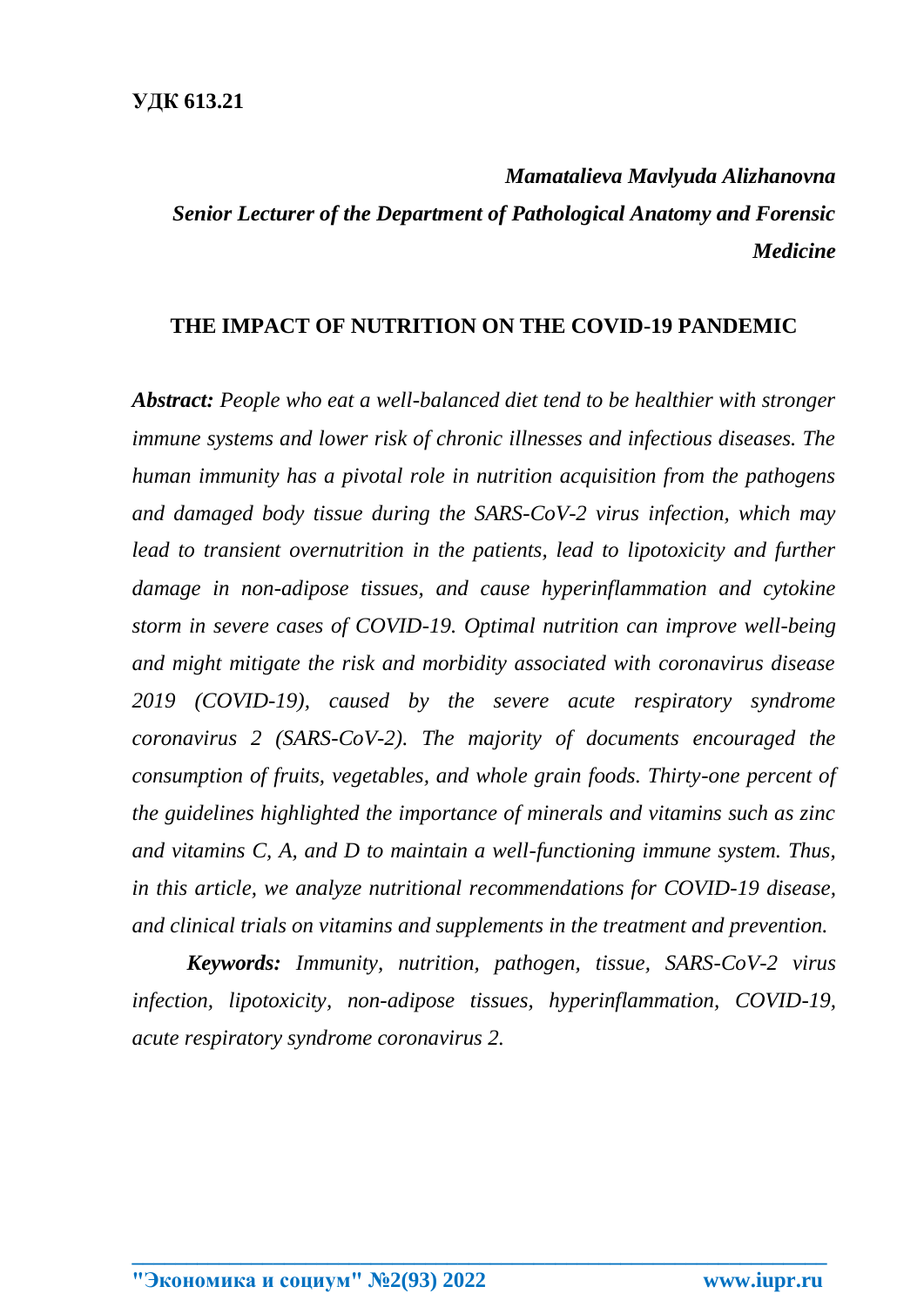**Introduction:** As we continue to keep an eye on COVID-19 and its new strains, now is a great time to strengthen our immune systems to combat the virus. Those of us that have a better nutritional status can fight the disease better than others. If our immune system is working really well, we don't get infected. In general, nutrition affects our entire body. All body processes require enzymes, and many vitamins and minerals help enzymes work better. A number of micronutrients, including vitamins C and D and zinc, have been shown to play key roles in supporting immune function and in reducing risk of respiratory infection. These nutrients can be obtained from the diet and are available as dietary supplements either alone or as part of multivitamin or multinutrient mixtures. There are many other dietary supplements available including, omega-3 fatty acids ('fish oil'), probiotics and plant isolates like garlic. The use of specific dietary supplements in both prevention and acute treatment of infection with SARS-CoV-2 has been promoted by prominent medical entertainment personalities on television and social media since the beginning of the current coronavirus pandemic.

Evidence of high human-to-human transmissibility of SARS-CoV-2 has made social isolation the best preventive measure to avoid the spread of COVID-19 [1]. This pandemic is substantially affecting lifestyles, healthcare systems, and national and global economies. Social isolation is often an unpleasant experience that may have negative effects on mental health [2]. It has been suggested that, until quarantine ends, self-isolation is likely to cause psychological and emotional symptoms [3], changes in mood and altered sleep or eating patterns [4], worsening of chronic health conditions, weight gain, and increased use of alcohol, tobacco, or illegal drugs.

Optimal nutrition is one of the main determinants of health that can improve well-being and mitigate the harmful health consequences associated with social distancing by helping to prevent or control most chronic diseases (eg, diabetes, hypertension, and excess body weight/obesity); aid in the regulation of sleep and mood; and prevent fatigue [5,6]. Nutritional modulation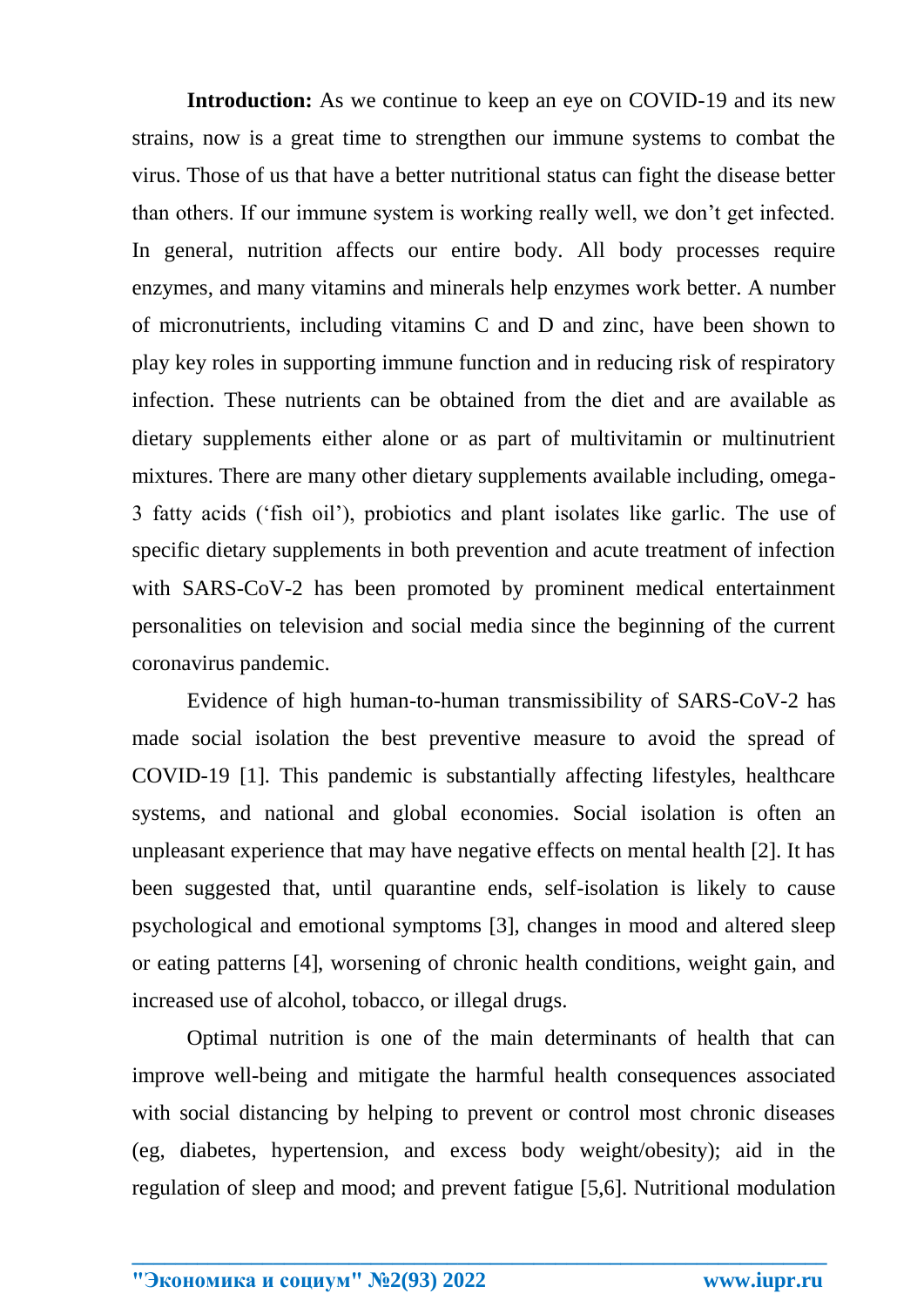of the immune system is also important across the age spectrum. During early childhood, breastfeeding can provide protection against infections and respiratory diseases, as breast milk contains antibodies, enzymes, and hormones that can offer health benefits [7]. In older adults, the group at most risk for COVID-19, changes in dietary habits lead to significant alterations in immunity and inflammation, termed immunosenescence and inflammaging [8]. Some nutrients, such as omega-3 polyunsaturated fatty acids and probiotics, have been linked to anti-inflammatory responses and enhanced resistance to upper respiratory tract infection [8]. In individuals infected with SARS-CoV-2, nutritional status is a crucial factor for optimal prognosis and can determine the clinical severity of COVID-19 [9]. Dietary supplementation with selected vitamins (eg, A, B, C, and D), minerals (eg, selenium, zinc, and iron), and omega-3 fatty acids was suggested by Zhang and Liu [10] as a treatment option for COVID-19 patients and as preventive therapy against lung infection. However, the use of micronutrient supplements to prevent infections remains questionable. Since to date there is no vaccine or evidence-based treatment for COVID-19, the optimization of nutrient intake through well-balanced meals and the use of good hygiene practices in food selection, preparation, and conservation is probably the most effective approach for managing the continuous risk of viral infection. This epidemic began with animal-to-human infection, and the direct cause of death is generally due to ensuing severe atypical pneumonia. CoVID-19 has now been declared a pandemic by the World Health Organization, and people in all countries are under quarantine in order to reduce the spread of the virus, which then also lessens the impact on medical resources. Since quarantine is associated to the interruption of the work routine, this could be result in boredom. Boredom has been associated with a greater energy intake, as well as the consumption of higher quantities of fats, carbohydrates, and proteins [11, 12]. Further, during quarantine continuously hearing or reading about the pandemic without a break can be stressful. Consequently, the stress pushes people toward overeating, mostly looking for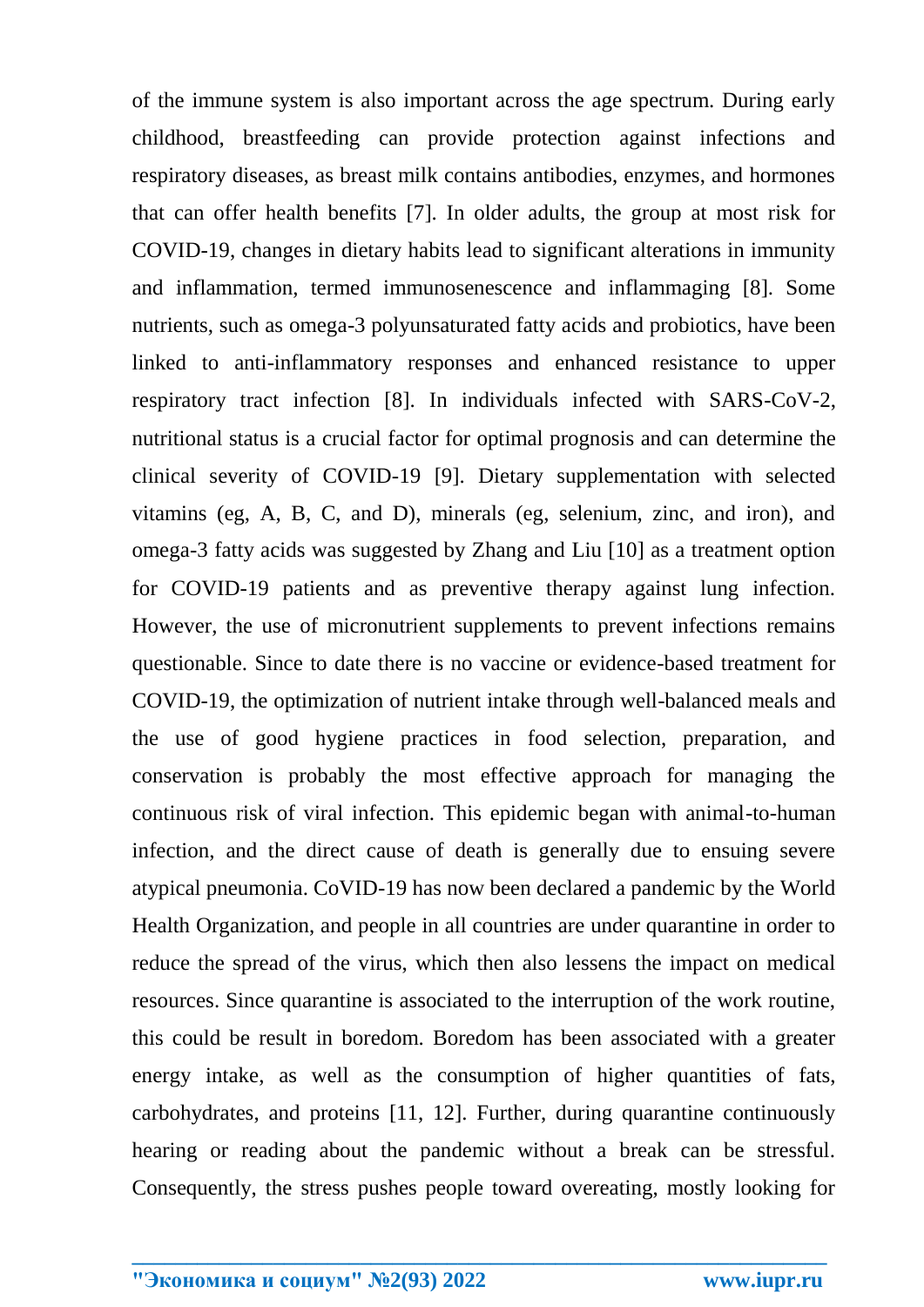sugary "comfort foods" [13]. This desire to consume a specific kind of food is defined as "food craving", which is a multidimensional concept including emotional (intense desire to eat), behavioral (seeking food), cognitive (thoughts about food), and physiological (salivation) processes [14]. Of interest, a gender difference has been reported in food craving, with a higher prevalence in women than in men. Carbohydrate craving encourages serotonin production that in turn has a positive effect on mood. In a sense, carbohydrate-rich foods can be a way of self-medicating anti stress. The effect of carbohydrate craving on low mood is proportional to the glycemic index of foods. This unhealthy nutritional habit could increase the risk of developing obesity that beyond being a chronic state of inflammation, it is often complicated by heart disease, diabetes, and lung disease that have been demonstrated to increase the risk for more serious complications of CoVID-19 [15]. Quarantinerelated stress also results in sleep disturbances that in turn further worsen the stress and increase food intake thus giving rise to a dangerous vicious cycle. Therefore, it is important to consume food containing or promoting the synthesis of serotonin and melatonin at dinner. A considerable variety of plant species including roots, leaves, fruits, and seeds such as almonds, bananas, cherries, and oats contain melatonin and/or serotonin. These foods may also contain tryptophan, which is a precursor of serotonin and melatonin. Protein foods such as milk and milk products are the main sources of the sleep-inducing amino acid tryptophan. Moreover, tryptophan is involved in the regulation of satiety and caloric intake via serotonin that mainly lowers carbohydrate and fat intake, and inhibits neuropeptide Y, the most powerful hypothalamic orexigen peptides [16]. Further, beyond sleep-inducing properties, milk products such as yogurt could also augmented natural killer cell activity and reduce the risk of respiratory infections [17] During quarantine the increased intake of macronutrients could also be accompanied by micronutrients deficiency as occurs in obesity [18], which is commonly associated with impaired immune responses, particularly cell-mediated immunity, phagocyte function, cytokine production, secretory antibody response, antibody affinity,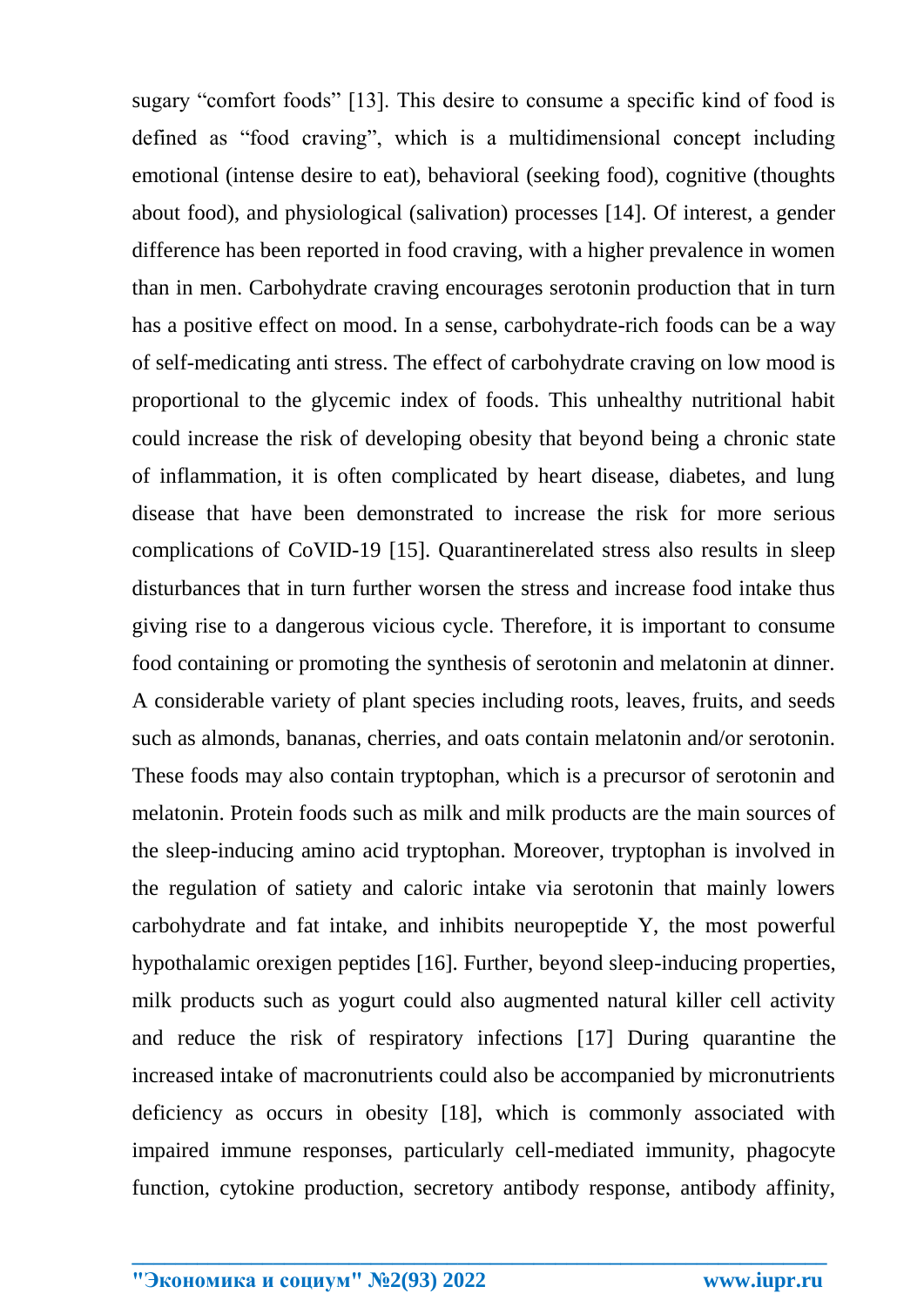and the complement system, thus making more susceptible to viral infections [19]. Thus, during this time it is important to take care of nutritional habits, following a healthy and balanced nutritional pattern containing a high amount of minerals, antioxidants, and vitamins. Several studies reported that fruits and vegetables supplying micronutrients can boost immune function. This happens because some of these micronutrients such as vitamin E, vitamin C, and betacarotene are antioxidants. Anti-oxidants increase the number of T-cell subsets, enhance lymphocyte response to mitogen, increased interleukin-2 production, potentiated natural killer cell activity, and increased response to influenza virus vaccine compared with placebo [20]. Beta Carotene is most abundant in sweet potatoes, carrots, and green leafy vegetables while sources of vitamins C include red peppers, oranges, strawberries, broccoli, mangoes, lemons, and other fruits and vegetables. The major dietary sources of vitamin E are vegetable oils (soybean, sunflower, corn, wheat germ, and walnut), nuts, seeds, spinach, and broccoli. In addition, quarantine could be associated to a less time spent outdoor, less sun-exposure, and reduced production of vitamin D as a result of lower levels of 7-dehydrocholesterol in the skin. Vitamin D deficiency in winter has been reported to be associated to viral epidemics. Indeed, adequate vitamin D status reduces the risk of developing several chronic diseases such as cancers, cardiovascular disease, diabetes mellitus, and hypertension that significantly higher risk of death from respiratory tract infections than otherwise healthy individuals [21]. Further, vitamin D protects respiratory tract preserving tight junctions, killing enveloped viruses through induction of cathelicidin and defensins, and decreasing production of proinflammatory cytokines by the innate immune system, therefore reducing the risk of a cytokine storm leading to pneumonia. Since the time spent outdoor and consequently the sun exposure is limited, it is encouraged to get more vitamin D from diet. Foods containing vitamin D include fish, liver, egg yolk and foods (e.g., milk, yogurt) with added vitamin D. Another essential trace element that is crucial for the maintenance of immune function is zinc. It has been reported that zinc inhibited severe acute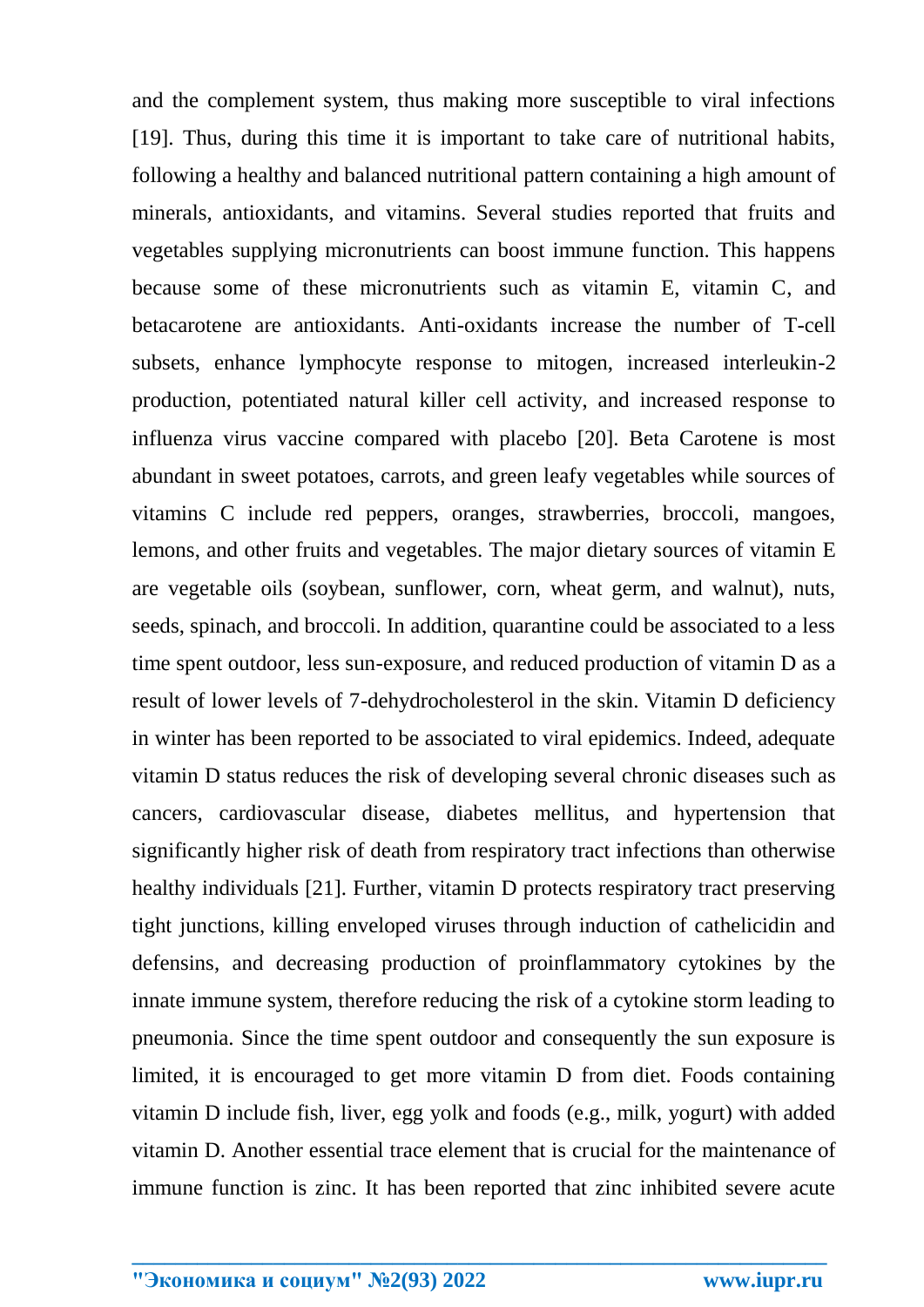respiratory syndrome (SARS) coronavirus RNA-dependent RNA polymerase (RdRp) template binding and elongation in Vero-E6 cells [22].

Some group scientists [23-26] say that aside from interventional trials involving vitamins and supplements in COVID-19, data have also been published regarding serum levels of vitamins, minerals, and nutrients and their role in COVID-19.89,90 Most of the data involve vitamin D levels. A full review of deficiencies in COVID-19 is beyond the scope of this article, but representative studies are discussed below to better contextualize supplementation in COVID-19. Interested readers can find a more in-depth analysis on this topic in the cited review articles. Several retrospective studies found a relationship between vitamin D levels and COVID-19 positivity rate. Amongst patients aged >70 years old, one study showed that patients positive for COVID-19 had significantly lower median vitamin D levels compared to those negative for COVID-19 (9.3 ng/mL versus 23.1 ng/mL, respectively; p=0.037). Similarly, another study found positive COVID-19 tests were associated with deficient vitamin D status (defined as <20 ng/mL) at the time of testing (relative risk 1.77, 95% CI 1.12–2.81; p=0.02). Moreover, a third study demonstrated an association between low vitamin D levels (defined as <30 ng/mL) and an increased likelihood of COVID-19 infection (p<0.001) [27-29].

Vitamin D is critical for bone and mineral metabolism. Because the vitamin D receptor is expressed on immune cells such as B cells, T cells, and antigen-presenting cells, and because these cells can synthesize the active vitamin D metabolite, vitamin D also has the potential to modulate innate and adaptive immune responses. Vitamin D has previously been proposed to have antiviral effects, which led to a theoretical benefit of its use as an adjuvant in treating COVID-19 infections [30]. Several retrospective studies have addressed an observed correlation between low serum vitamin D levels and severity of the course of COVID-19 disease symptoms, which is evaluated later in this paper [31].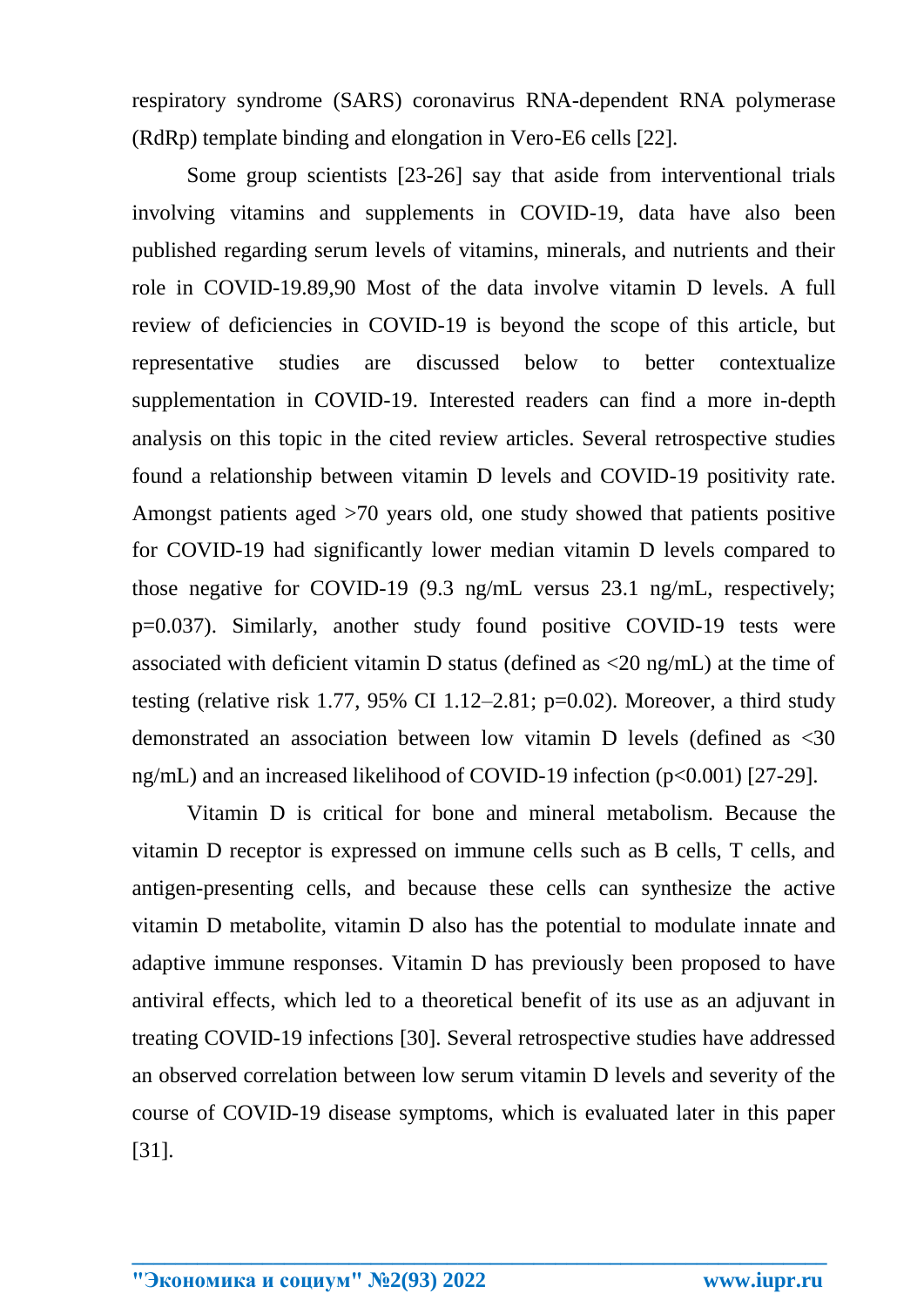Vitamin C, a water-soluble vitamin, plays various roles, including supporting connective tissues through collagen synthesis, wound healing, and enhancing the immune system through its bactericidal properties and antibody boosting [32]. It has previously been proposed as having a theoretical benefit in immune defence against COVID-19 infection, based on its known properties and hypothetical, inconsistent evidence supporting its role in symptom mitigation in the common cold [33]. Additionally, various studies have demonstrated the positive effects of vitamin C against Epstein–Barr virus, enterovirus/rhinovirus-induced acute respiratory distress syndrome, and severe sepsis and in mechanically ventilated patients with acute respiratory distress syndrome in the ICU [34-36]. IV vitamin C was investigated based on variable evidence of its use in critically ill patients and showed no mortality benefit but some symptom management benefit [37].

Magnesium has previously been shown to increase 25-hydroxyvitamin D levels when they are <30 ng/mL at baseline; [38] thus, if vitamin D helps protect against COVID-19, magnesium could in turn also be beneficial. So far, magnesium has only been studied in combination with vitamins B and D. The combination therapy showed significant decreases in oxygen support (including ICU support) (p=0.006); however, there were no significant differences in the outcome of oxygen support, excluding any ICU support [39].

Vitamin B12 has been observed to play a fundamental role in gut microbiome [40], which can affect the innate immune response [41]. Some data report that SARS-CoV-2 RNA was found in the stool of patients testing positive for COVID-19, implying that there could be involvement of the gut–lung axis in COVID-19 infections. Additionally, one study demonstrated that the faecal microbiome of patients testing positive for COVID-19 was significantly altered compared to a control group [42]. Similar to magnesium, vitamin B has only been studied in combination with vitamin D and magnesium. As stated above, this combination therapy showed significant decreases in oxygen support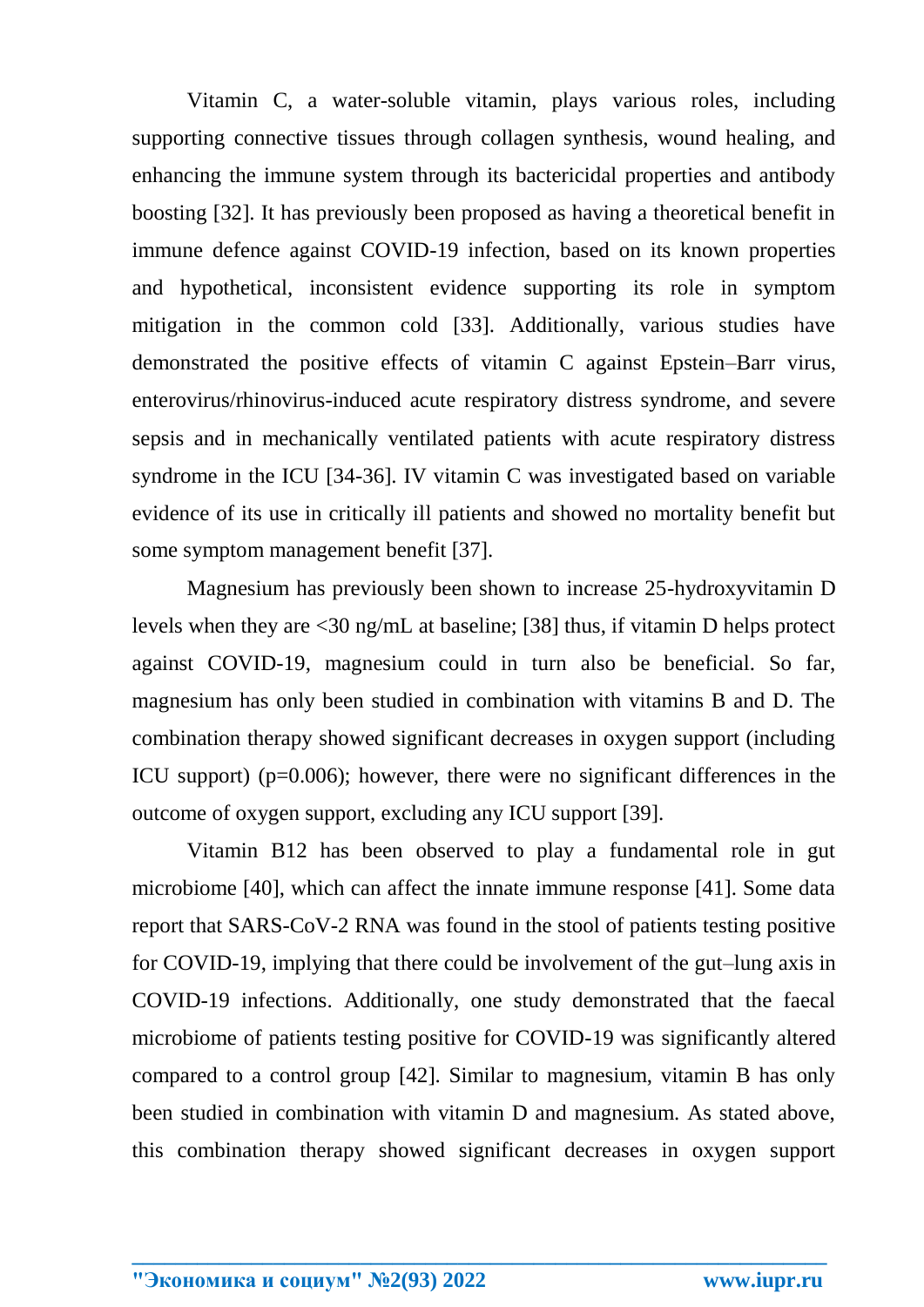(including ICU support) ( $p=0.006$ ); however, there were no significant differences in the outcome of oxygen support, excluding any ICU support.

Zinc levels are difficult to measure accurately, as zinc is distributed as a component of various proteins and nucleic acids. The proposed immune-related mechanism of action of zinc is through enhancement of the innate anti-infective properties of basophils, eosinophils, and neutrophils [43]. Some weak evidence supports the use of zinc in mitigating symptoms of the common cold [44-46]. Additionally, zinc has demonstrated inhibition of RNA polymerase in vitro but this has not been studied in SARS-CoV-2 [47,48]. Zinc supplementation has been minimally studied in COVID-19; however, one trial demonstrates that zinc, both alone and in combination with vitamin C, showed no significant decreases in COVID-19-related symptoms compared to no study intervention [49]. Zinc is crucial for normal development and functioning of cells mediating part of the immune system. She added that studies have shown that increased concentrations of zinc can inhibit the replication of viruses like poliovirus and SARS-coronavirus.

ALA is an anti-inflammatory and antioxidant. It has previously been shown to decrease the levels of serum inflammatory cytokines and inflammatory-related symptoms in patients with acute coronary syndrome, liver transplantation, and kidney–pancreas combined transplantation [50-53]. Only one study investigated the use of ALA in COVID-19, and this study demonstrated no significant differences in the Sequential Organ Failure Assessment (SOFA) score by day 7 of therapy or mortality [54]. SOFA is a validated scoring system used to predict mortality in ICU patients [55].

Such tools may be useful during the COVID-19 pandemic. Probiotics were recommended by only one institution,11 which did not provide a specific amount or examples of food sources. Probiotics are defined as "live microorganisms that, when administered in adequate amounts, confer a health benefit on the host." [56] They can act through diverse mechanisms, including modulation of immune function, production of antimicrobial compounds and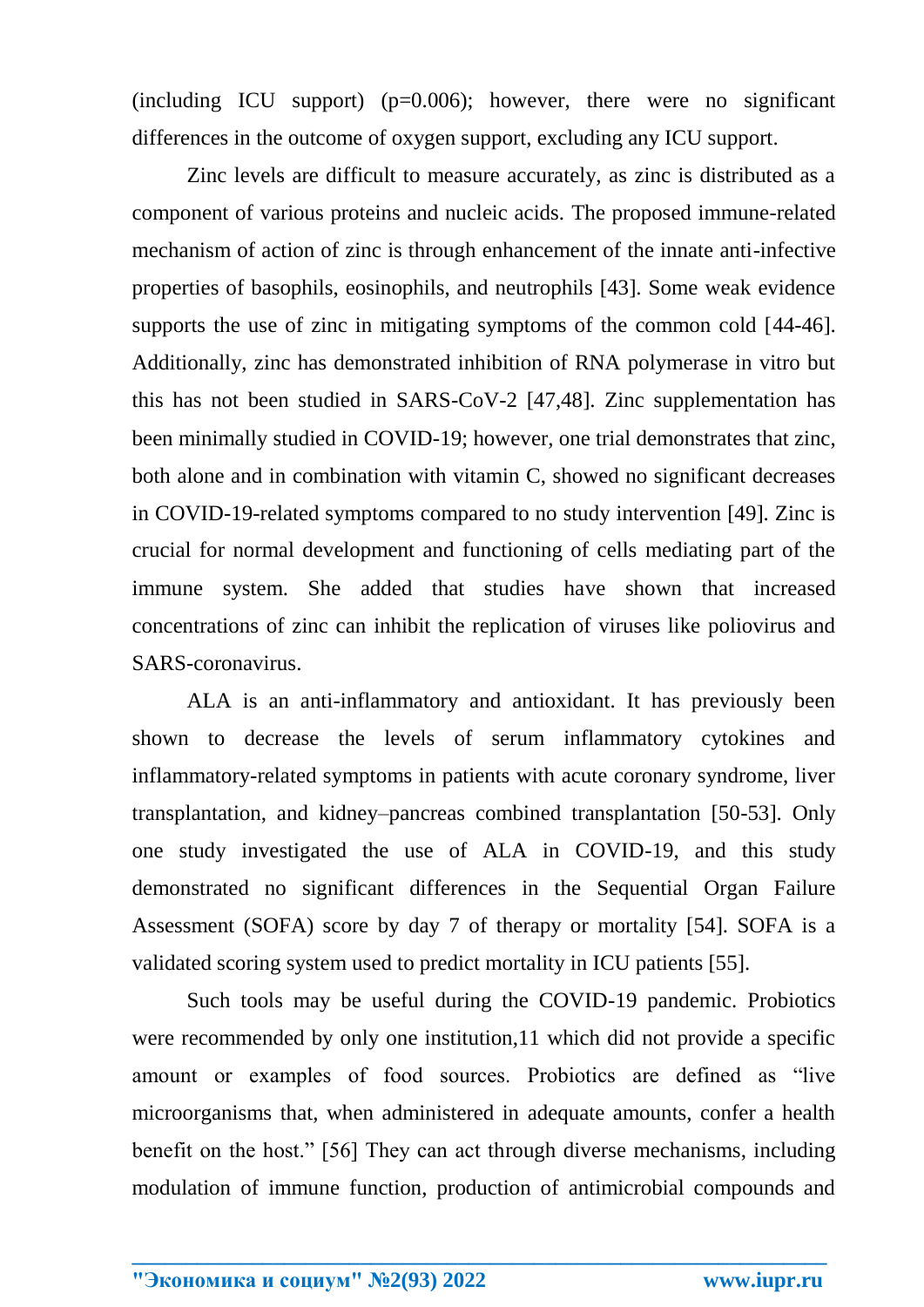organic acids, improvement of gut barrier integrity, formation of enzymes, and interaction with resident microbiota. [57] Studies of probiotic species belonging to the Lactobacillus and Bifidobacterium genera have shown promising results regarding improved immune function. [58] Fermented dairy products might be a good option to improve the gut microbiota, although further studies are needed to better elucidate the modulatory mechanisms of the microorganisms in these foods. Only one agency provided guidance on alcohol consumption. The Food and Agriculture Organization of the United Nations20 recommended that alcohol intake be limited, but no specific amounts were provided. Excessive alcohol consumption is associated with reduced host immunity to viral infections and increased susceptibility to tuberculosis and bacterial and viral pneumonia in humans and animals. [59] On the other hand, some benefits of moderate alcohol consumption have been reported, including reduced risk of cardiovascular disease, alleviation of acute stress, improved mood, and increased relaxation. [60] Current guidelines for moderate intake recommend no more than 1 drink per day for women and no more than 2 drinks per day for men. It should be noted that individuals who do not drink alcohol should not start drinking. Finally, generic terms and phrases such as "healthy diet," "variety of foods in each group," "variety of fresh and unprocessed foods," and "varied diet" were observed in the majority of the documents. These messages might not be clear enough to encourage people to make healthy food choices. Specific recommendations, including examples of food and instructions for food preparation, would improve the public health message.

All documents reported that there are currently no known supplements to prevent COVID-19. Only 2 documents mentioned that it might be possible to use supplements to meet dietary recommendations. Some vitamins and minerals improve immunity; however, the idea that more is better is a misconception. Megadoses of vitamins and minerals can induce toxic and adverse effects [61,62] or interact with medications, leading to enhanced or reduced pharmacological effects [63]. On the other hand, it is important to note that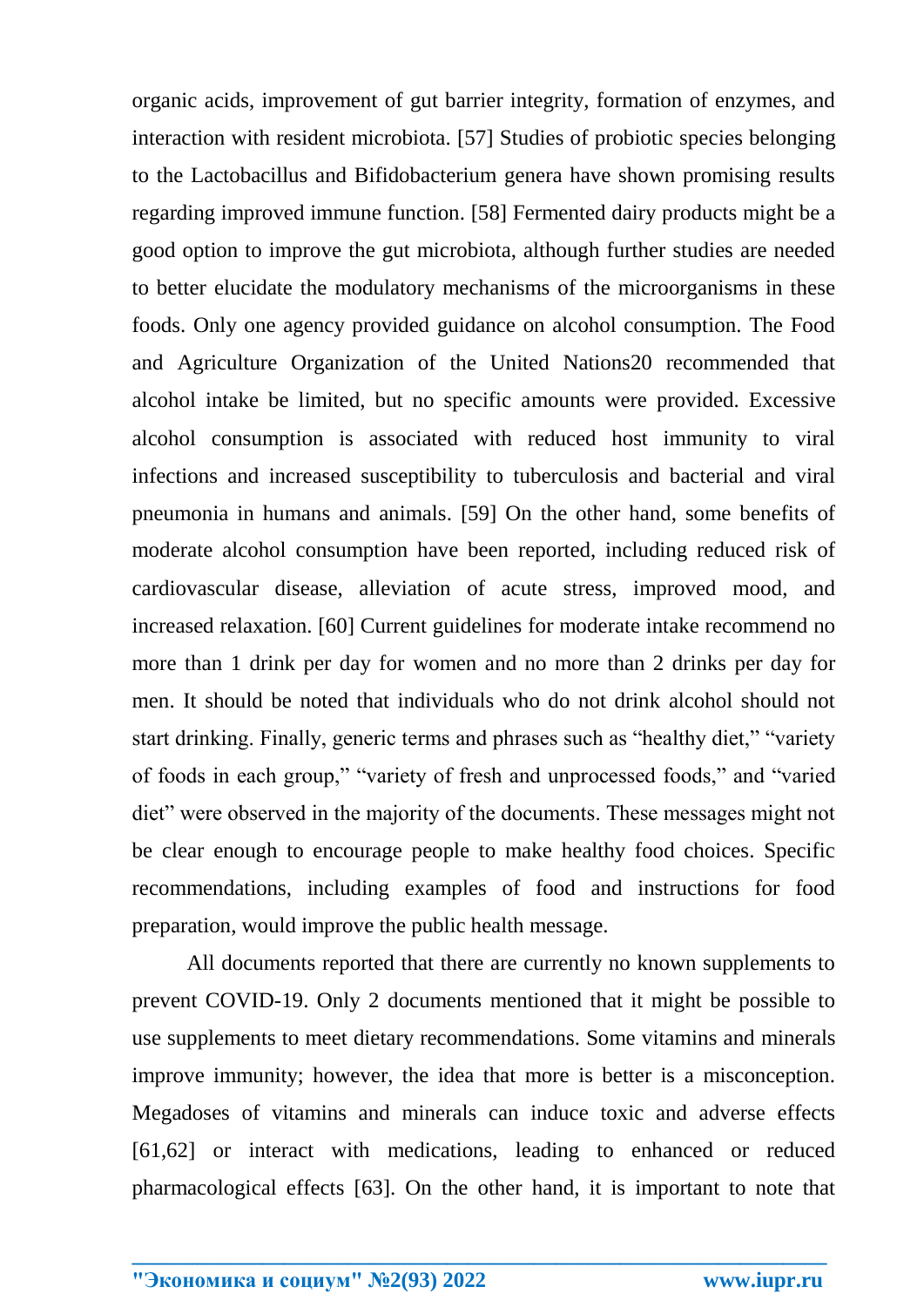Dietary Reference Intakes have been established for healthy individuals and are based on a diet providing 2000 kcal/d [64]. Thus, healthcare professionals should individualize dietary plans by considering factors that can increase nutrient requirements, such as specific diseases/conditions, medications, dietary patterns (eg, vegetarianism), and exercise intensity. For this purpose, the range from the Recommended Dietary Allowance to the Tolerable Upper Intake Level can be used to optimize the dietary plan [65]. The Brazilian Association of Clinical Nutrition11 reported that vitamin C supplementation may be useful for individuals at risk of respiratory viral infections. Vitamin C is a recognized antioxidant nutrient that can enhance chemotaxis, phagocytosis, generation of reactive oxygen species, and, ultimately, microbial killing [66]. However, a systematic review involving 10 708 participants showed that doses of vitamin C exceeding 1 g/d were not beneficial in reducing the incidence of colds among the overall population [67]. On the other hand, such doses might be effective in reducing the duration of colds by 8% to 18%. In addition, vitamin C may be useful to prevent the development of colds in people exposed to brief periods of intense physical activity or to cold temperatures [68]. Vitamin D is another antioxidant that has been associated with a reduction in pulmonary infections [69,70]. Evidence that vitamin D can prevent or treat influenza is inconclusive [71], but vitamin D status has been associated with the severity of COVID-19. Potential mechanisms include increased secretion of antimicrobial peptides, decreased production of chemokines, inhibition of dendritic cell activation, and altered T-cell activation [72]. None of the documents reviewed here suggested vitamin D supplementation as preventive therapy against COVID-19. However, Rhodes et al31 suggested that countries south of latitude 35 north have low population mortality, which might indicate a role of vitamin D in determining outcomes from COVID-19. When deficiency is detected, oral supplementation with doses between 2000 and 4000 IU/d is indicated.11 Although a higher dose has been recently proposed with the aim of reducing the risk of infection (vitamin D3, 10 000 IU/d for a few weeks to rapidly raise 25(OH)D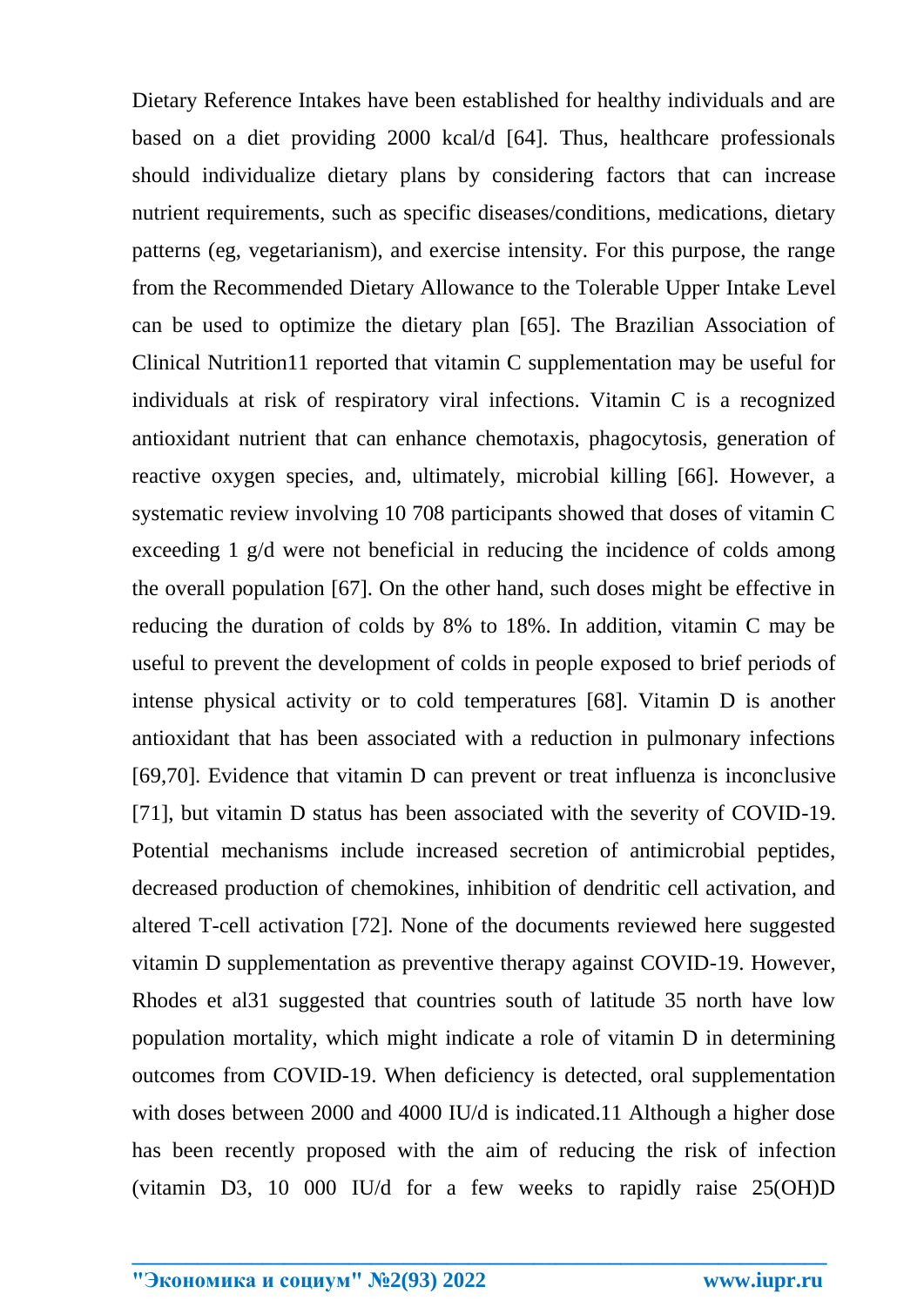concentrations, followed by 5000 IU/d) [73], this is still controversial and contradicts other recommendations. Since it is not feasible to recommend biochemical analysis of vitamin D levels during a pandemic, targeting vulnerable populations for vitamin D supplementation can mitigate the health risks associated with COVID-19, especially since vitamin D deficiency has been shown to correlate with hypertension, diabetes mellitus, obesity, and darker skin pigmentation. Although it may be controversial, vitamin D supplementation to prevent deficiency may, at the very least, provide benefits by sustaining bone mass during lockdown. Zinc and selenium are antioxidant micronutrients often considered for supplementation. Zinc is a cofactor of superoxide dismutase, an enzyme present in the mitochondria and cytosol of cells that suppresses oxidative stress. Excess zinc, however, also causes cellular oxidative stress [74]. A narrative review showed ample evidence of the antiviral activity of zinc (10 mg/kg of body weight, up to 600 mg/d total) against a variety of viruses, such as influenza [75]. In addition, zinc is critical in generating both innate and acquired (humoral) antiviral responses. However, the authors concluded that further research is needed on the antiviral mechanisms and clinical benefits of zinc supplementation as a preventative and therapeutic treatment for viral infections. A recent study suggested that the elderly are at risk for zinc deficiency, which increases susceptibility to infections such as pneumonia.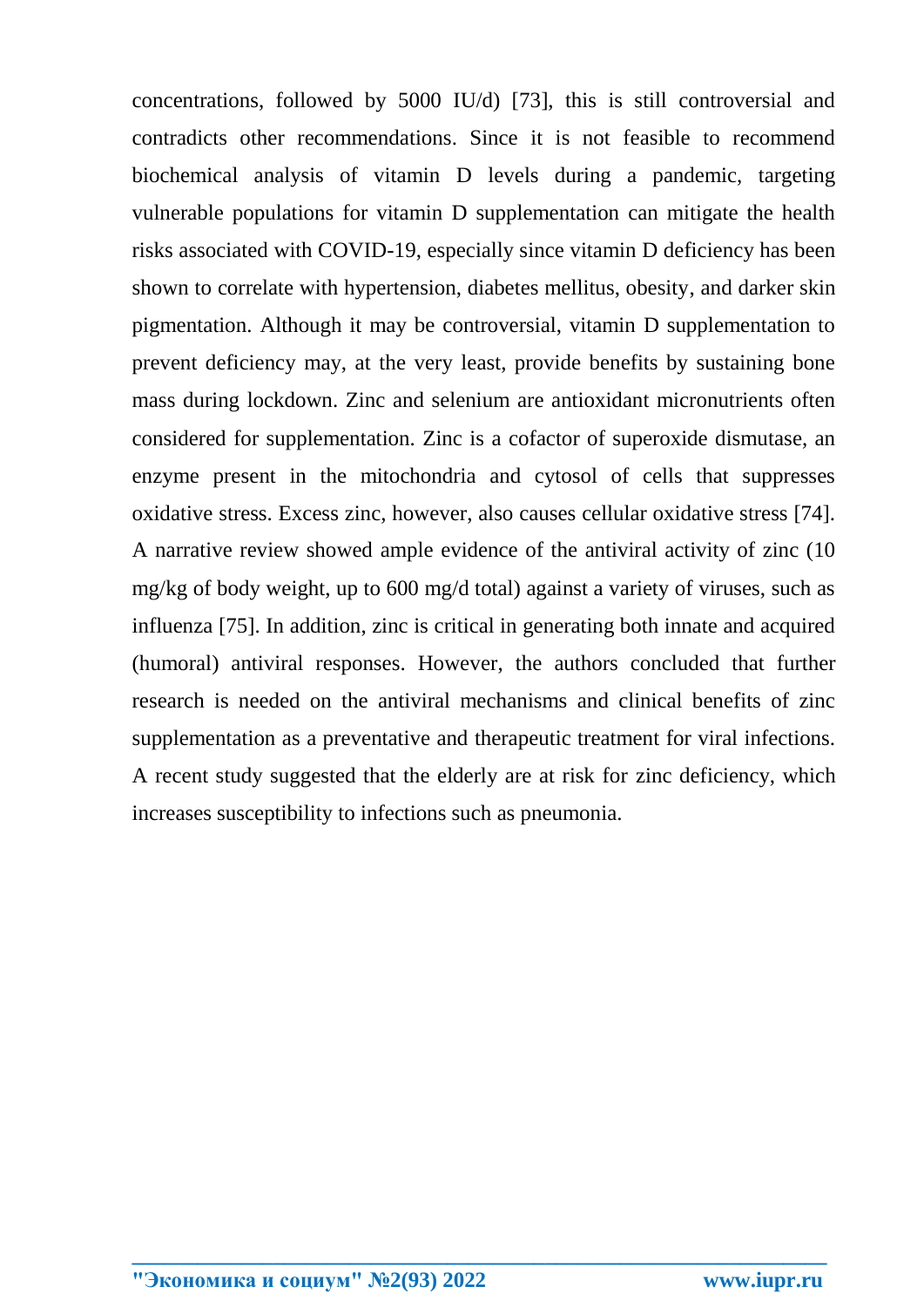

**Figure 1.** *Rationale for dietary recommendations during the coronavirus disease 2019 (COVID-19) pandemic. Key nutrients that support the immune system can be obtained through dietary components that include fresh foods (eg, fruits and vegetables), fish, lean meat, dairy, water and other non-sugary beverages, and healthy fats. A healthy diet can also decrease the risk of, or help control, hypertension, diabetes, obesity, and muscle atrophy, which are all considered risk factors for COVID-19 complications. There are no known supplements that can prevent COVID-19; however, in populations at risk of deficiency, supplements can mitigate the public health risks associated with COVID-19. Breastfeeding benefits an infant's immune system, protecting against viruses and bacterial infections. The use of personal protection, such as masks, along with good hygiene practices, such as frequent handwashing with soap and water or alcohol-based sanitizers, can prevent COVID-19 transmission and immune system impairment. Symbol: (-): inhibitory effect.*

Zinc supplementation (ie, elemental zinc, 30 mg/d) might be adequate to improve immune function and to reduce the risk of infections in this group [76]. Selenium has been found to increase the activity of glutathione peroxidase, another antioxidant enzyme, and to augment a number of host immune responses, including interferon c production, T-cell proliferation, antigen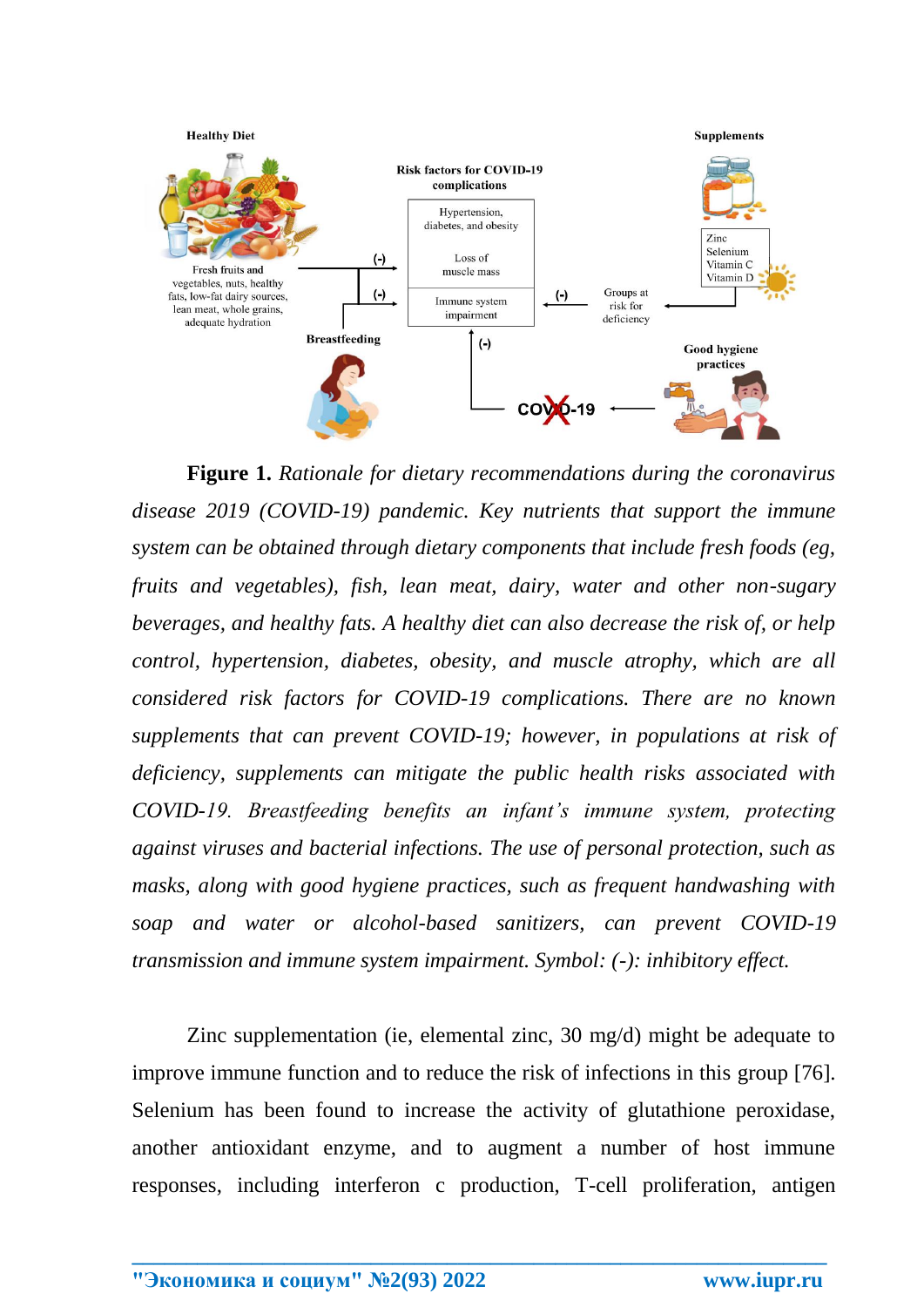stimulation, and natural killer cell activity. In fact, an experimental study with mice and influenza virus showed that selenium deficiency led to more severe disease and an increased proinflammatory immune response, resulting in increased pathology in the lungs. Selenium is an important trace element that can be found in nuts, breads, grains, meat, poultry, fish, and eggs and is easily obtainable from dietary sources (see the Dietary recommendations section). In summary, it is preferable to obtain antioxidants from food rather than from supplements. However, supplements are recommended for individuals who have specific challenges in meeting dietary requirements. The key message regarding dietary supplements is that individuals should not rely on supplements to prevent COVID-19. Further studies into the effects of vitamin and mineral supplementation on outcomes related to COVID-19 (eg, disease severity, inflammatory status, hospitalization, death, etc) are warranted. Currently, several clinical trials on vitamin D (n  $\frac{1}{4}$  21), vitamin C (n  $\frac{1}{4}$  15), zinc (n  $\frac{1}{4}$  15), and selenium  $(n \frac{1}{4} 1)$  supplementation are under way (www.clinicaltrials. gov). It is hoped that the results of these studies will lead to a better understanding of the relationship between micronutrients and COVID-19.

Figure 1 describes the rationale behind the dietary guidance and the personal hygiene practices recommended during the COVID-19 pandemic, along with the potential mechanisms linking diet and the prevention of COVID-19 complications. De Faria Coelho-Ravagnani, C., Corgosinho, F. C., Sanches, F. L. F. Z., Prado, C. M. M., Laviano, A., Mota, J. F gave own conclusions in own article [11]: This review summarizes recent scientific literature and existing recommendations from national and international nutrition agencies on an optimal diet, vitamin and mineral supplementation, and good hygiene practices for food preparation during the COVID-19 pandemic. The findings can be used to help dietitians and healthcare professionals better address dietary recommendations during the COVID-19 pandemic. Guidance related to the safe handling of food, from production to consumption, is critical to reduce the risk of viral dissemination. The general recommendation is to consume a diet based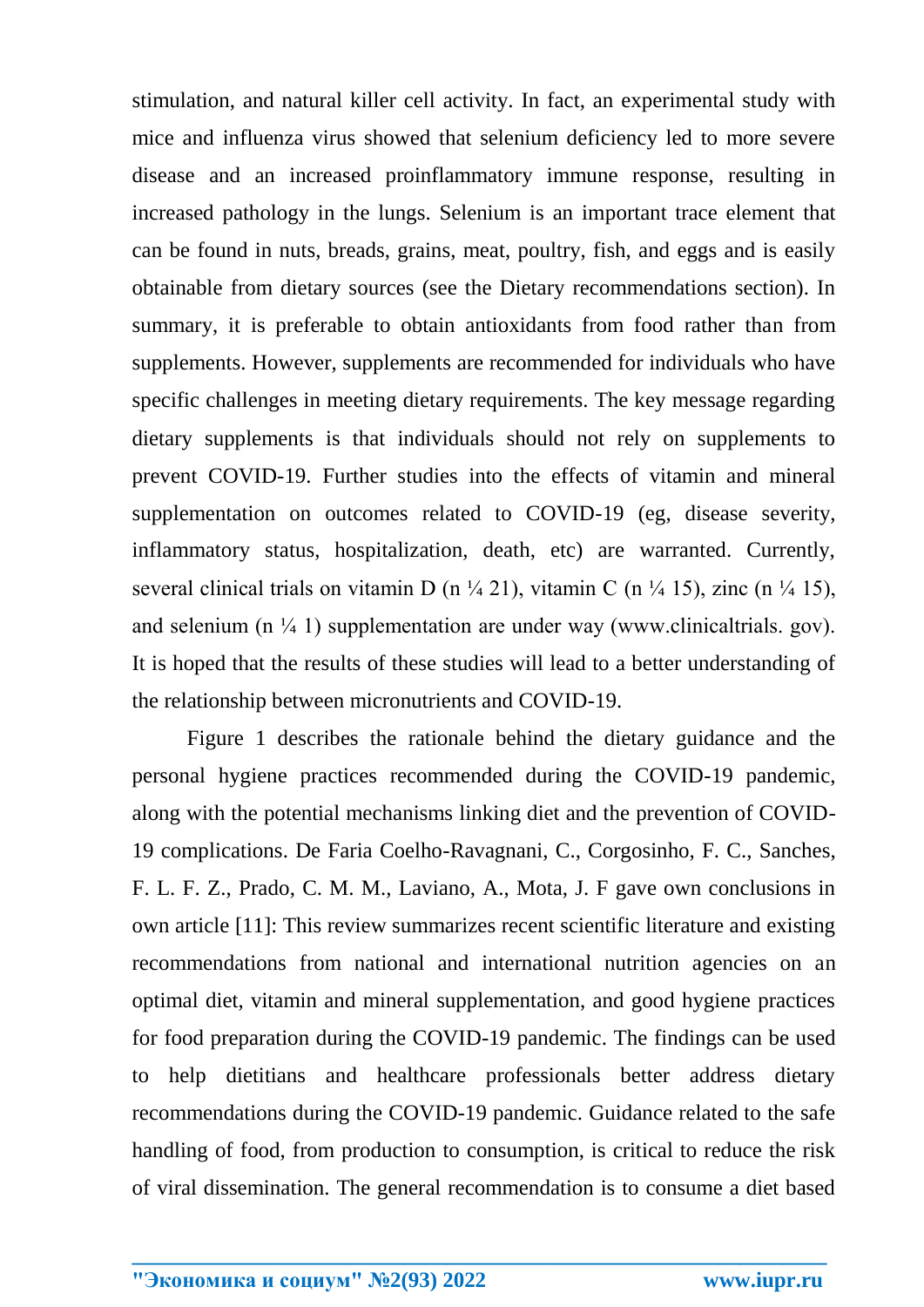predominantly on fresh foods such as fruits, vegetables, whole grains, low-fat dairy sources, and healthy fats (olive oil and fish oil) and to limit intakes of sugary drinks and processed foods high in calories and salt. Dietary supplements (ie, vitamins C and D, zinc, and selenium) should be administered to individuals with, or at risk of, respiratory viral infections or in whom deficiency is detected. Breast milk is the safest and healthiest food for infants, and breastfeeding should be encouraged, even in women diagnosed with COVID-19.

**Conclusion:** In conclusion, in this article we have discussed nutritional recommendations for COVID-19 disease, nutrition acquisition by human immunity, transient overnutrition and the cytokine storm in severe cases of COVID-19 and dietary recommendations during the COVID-19 pandemic. It should also be noted that this article cited several vitamins and their clinical analysis in relation to COVID-19. The findings of several scientists were analyzed. Hopefully, this article will be an impetus for in-depth research.

## **REFERENCES:**

1. Social distancing: keep your distance to slow the spread. Centers for Diseases Control and Prevention website. https://www.cdc.gov/coronavirus/2019-ncov/prevent-getting-sick/socialdistancing.html. Published May 10, 2020. Accessed April 20, 2020.

2. Brooks SK, Webster RK, Smith LE, et al. The psychological impact of quarantine and how to reduce it: rapid review of the evidence. Lancet. 2020;395:912–920.

3. Hawryluck L, Gold WL, Robinson S, et al. SARS control and psychological effects of quarantine, Toronto, Canada. Emerg Infect Dis. 2004;10:1206–1212.

4. Muscogiuri G, Barrea L, Savastano S, et al. Nutritional recommendations for CoVID-19 quarantine. Eur J Clin Nutr. 2020;74:850–851.

5. US Department of Health and Human Services, US Department of Agriculture. Dietary Guidelines for Americans 2015–2020.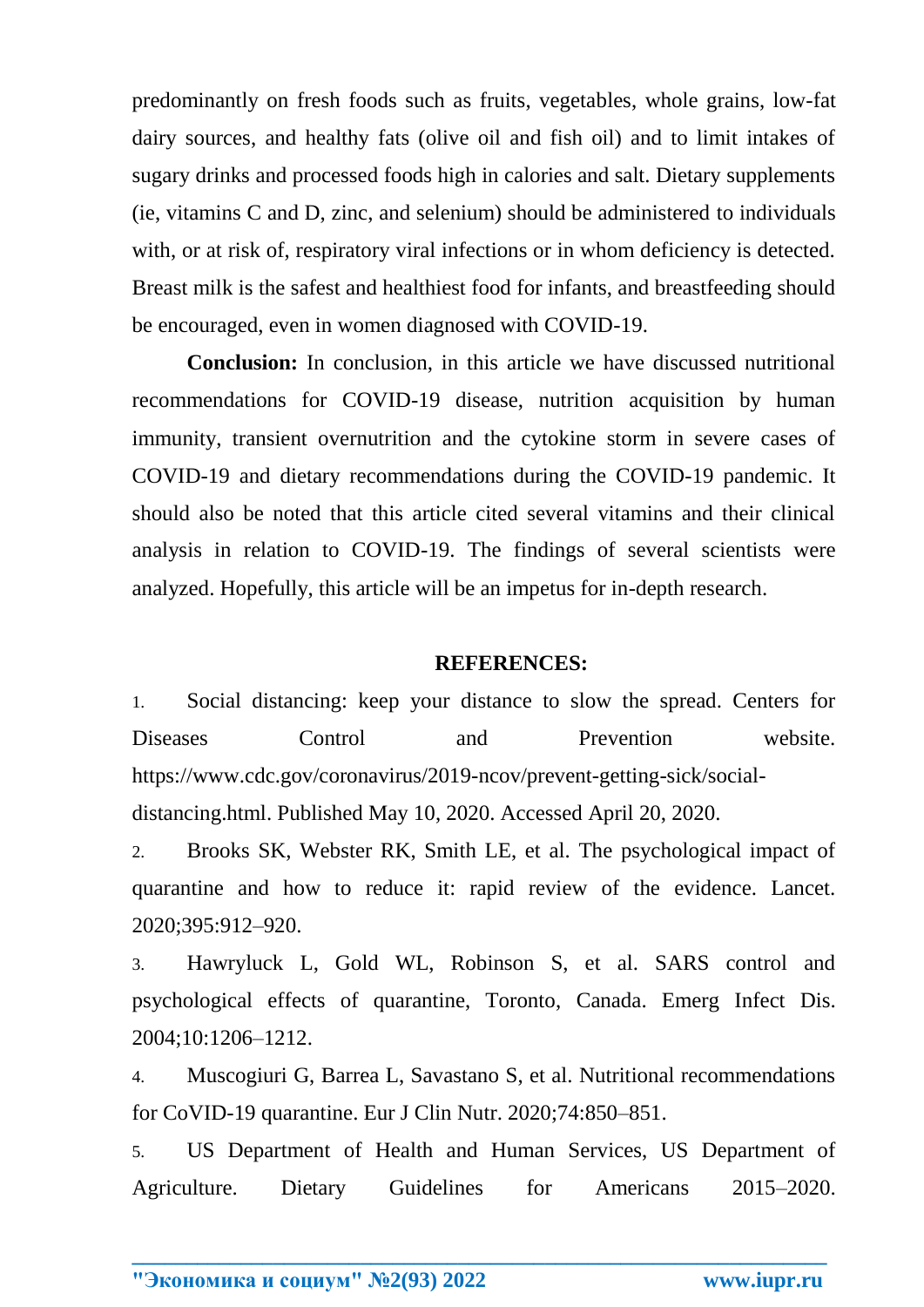http://health.gov/dietaryguidelines/ 2015/guidelines/. Published December 2015. Accessed April 2, 2020.

6. Flaskerud JH. Mood and food. Issues Ment Health Nurs. 2015;36:307– 310.

7. 7. Hoddinott P, Tappin D, Wright C. Breast feeding. BMJ (Clin Res Ed). 2008;336:881–887.

8. Weyh C, Kruger K, Strasser B. Physical activity and diet shape the immune system during aging. Nutrients. 2020;12:622.

9. Laviano A, Koverech A, Zanetti M. Nutrition support in the time of SARS-CoV-2 (COVID-19). Nutrition. 2020;74:110834.

10. Zhang L, Liu Y. Potential interventions for novel coronavirus in China: a systematic review. J Med Virol. 2020;92:479–490.

11. De Faria Coelho-Ravagnani, C., Corgosinho, F. C., Sanches, F. L. F. Z., Prado, C. M. M., Laviano, A., & Mota, J. F. (2020). *Dietary recommendations during the COVID-19 pandemic. Nutrition Reviews.* doi:10.1093/nutrit/nuaa067

12. Moynihan AB, van Tilburg WA, Igou ER, Wisman A, Donnelly AE, Mulcaire JB. Eaten up by boredom: consuming food to escape awareness of the bored self. Front Psychol. 2015;6:369.

13. Yılmaz C, Gökmen V. Neuroactive compounds in foods: occurrence, mechanism and potential health effects. Food Res Int. 2020;128:108744.

14. Rodríguez-Martín BC, Meule A. Food craving: new contributions on its assessment, moderators, and consequences. Front Psychol. 2015;6:21.

15. Wu C, Chen X, Cai Y, Xia J, Zhou X, Xu S, et al. Risk factors associated with acute respiratory distress syndrome and death in patients with coronavirus disease 2019 pneumonia in Wuhan, China. JAMA Intern Med. 2020. https://doi.org/10.1001/jama internmed.2020.0994.

16. Peuhkuri K, Sihvola N, Korpela R. Diet promotes sleep duration and quality. Nutr Res. 2012;32:309–19.

17. Makino S, Ikegami S, Kume A, Horiuchi H, Sasaki H, Orii N. Reducing the risk of infection in the elderly by dietary intake of yoghurt fermented with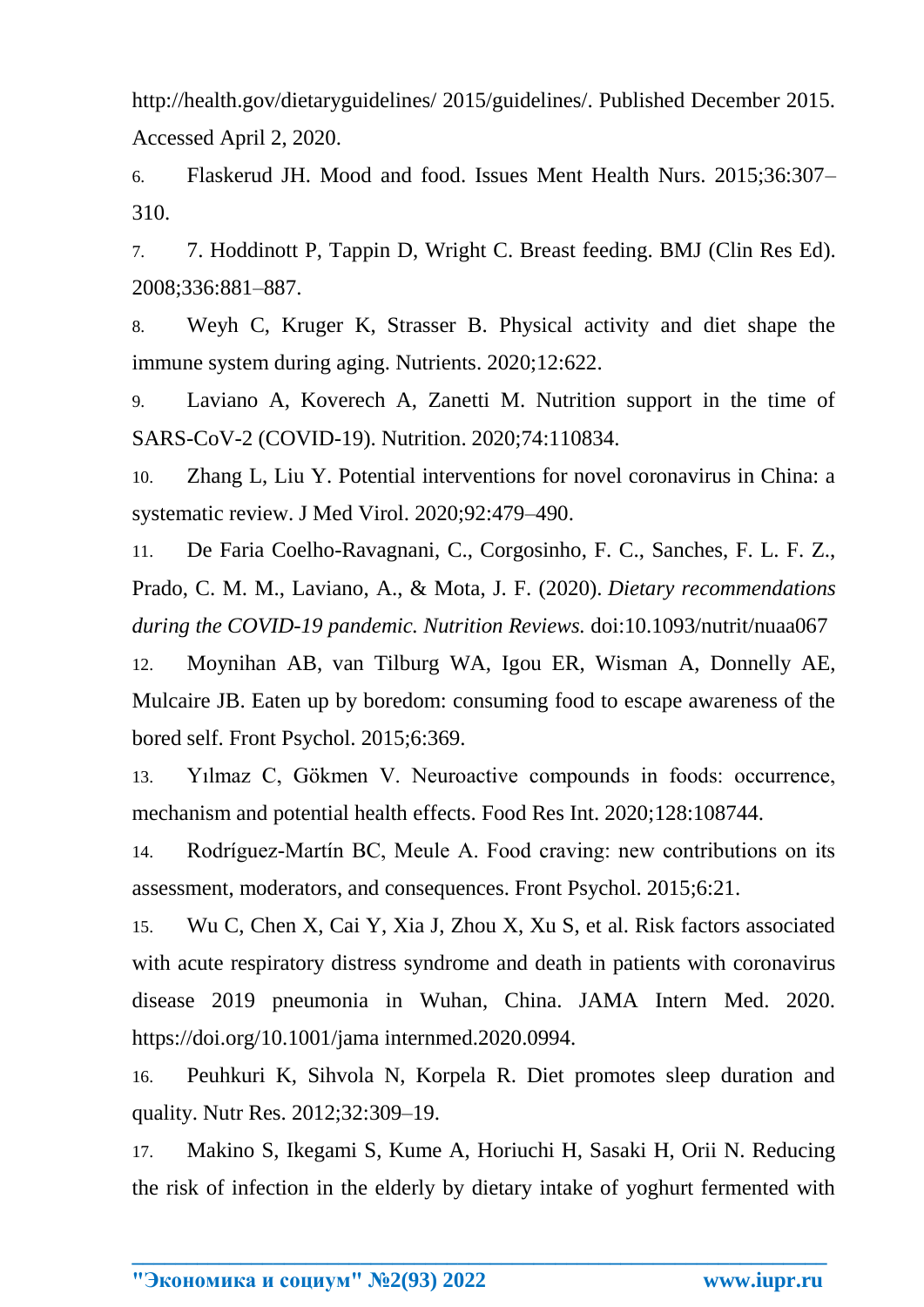Lactobacillus delbrueckii ssp. bulgaricus OLL1073R-1. Br J Nutr. 2010;104:998–1006.

18. García OP, Long KZ, Rosado JL. Impact of micronutrient deficiencies on obesity. Nutr Rev. 2009;67:559–72.

19. Thurnham DI. Micronutrients and immune function: some recent developments. J Clin Pathol. 1997;50:887–91.

20. Chandra RK. Effect of vitamin and trace-element supplementation on immune responses and infection in elderly subjects. Lancet. 1992;340:1124–7.

21. Muscogiuri G, Altieri B, Annweiler C, Balercia G, Pal HB, Boucher BJ, et al. Vitamin D and chronic diseases: the current state of the art. Arch Toxicol. 2017;91:97–107.

22. te Velthuis AJ, van den Worm SH, Sims AC, Baric RS, Snijder EJ, van Hemert MJ. Zn (2+) inhibits coronavirus and arterivirus RNA polymerase activity in vitro and zinc ionophores block the replication of these viruses in cell culture. PLoS Pathog. 2010;6: e1001176.

23. Wang MX, Gwee SXW, Pang J. Micronutrients deficiency, supplementation and novel coronavirus infections-a systematic review and metaanalysis. Nutrients. 2021;13(5):1589. doi: 10.3390/nu13051589.

24. Gorji A, Khaleghi Ghadiri M. Potential roles of micronutrient deficiency and immune system dysfunction in the coronavirus disease 2019 (COVID-19) pandemic. Nutrition. 2021;82:111047. doi: 10.1016/j.nut.2020.111047.

25. Teshome A, Adane A, Girma B, Mekonnen ZA. The impact of vitamin D level on COVID-19 infection: systematic review and meta-analysis. Front Public Health. 2021;9:624559. doi: 10.3389/fpubh.2021.624559.

26. Petrelli F, Luciani A, Perego G, Dognini G, Colombelli PL, Ghidini A. Therapeutic and prognostic role of vitamin D for COVID-19 infection: A systematic review and meta-analysis of 43 observational studies. J Steroid Biochem Mol Biol. 2021;211:105883. doi: 10.1016/j.jsbmb.2021.105883.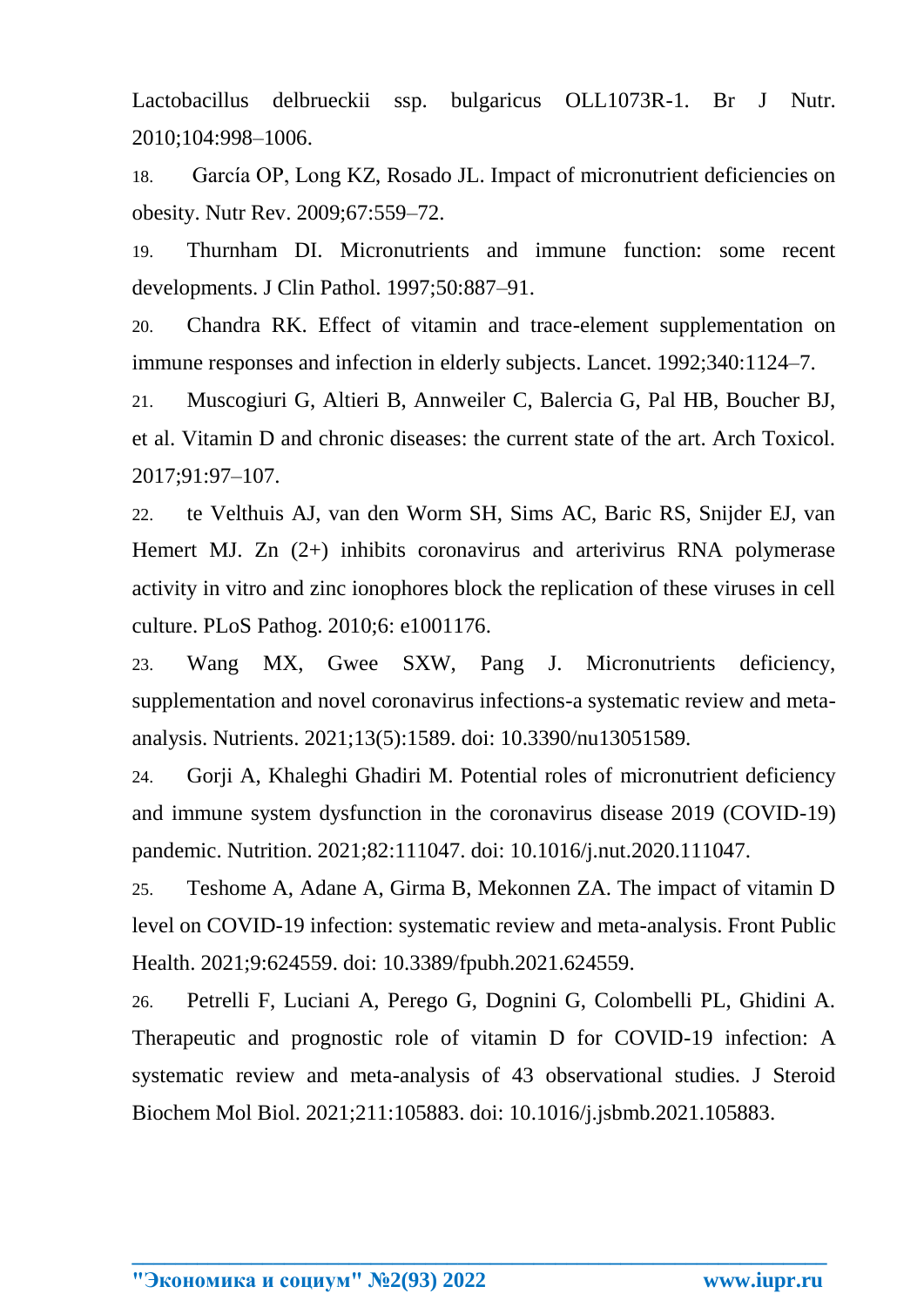27. 48. D'Avolio A, Avataneo V, Manca A, et al. 25-Hydroxyvitamin D concentrations are lower in patients with positive PCR for SARS-CoV-2. Nutrients. 2020;12(5):1359. doi: 10.3390/nu12051359.

28. Meltzer DO, Best TJ, Zhang H, Vokes T, Arora V, Solway J. Association of vitamin D status and other clinical characteristics with COVID-19 test results.

JAMA Netw Open. 2020;3(9): e2019722. doi: 10.1001/jamanetworkopen.2020.19722.

29. Merzon E, Tworowski D, Gorohovski A, et al. Low plasma 25(OH) vitamin D level is associated with increased risk of COVID-19 infection: an Israeli population-based study. FEBS J. 2020;287(17):3693–3702. doi: 10.1111/febs.15495.

30. Jakovac H. COVID-19 and vitamin D-is there a link and an opportunity for intervention? Am J Physiol Endocrinol Metab. 2020;318:E589. doi: 10.1152/ajpendo.00138.2020.

31. Martineau AR, Jolliffe DA, Hooper RL, et al. Vitamin D supplementation to prevent acute respiratory tract infections: systematic review and meta-analysis of individual participant data. BMJ. 2017;356:i6583. doi: 10.1136/bmj.i6583.

32. Laird E, Rhodes J, Kenny RA. Vitamin D and inflammation: potential implications for severity of Covid-19. Ir Med J. 2020;113(5):81.

33. D'Avolio A, Avataneo V, Manca A, et al. 25-Hydroxyvitamin D concentrations are lower in patients with positive PCR for SARS-CoV-2. Nutrients. 2020;12(5):1359. doi: 10.3390/nu12051359.

34. Meltzer DO, Best TJ, Zhang H, Vokes T, Arora V, Solway J. Association of vitamin D status and other clinical characteristics with COVID-19 test results. JAMA Netw Open. 2020;3(9):e2019722. doi: 10.1001/jamanetworkopen.2020.19722.

35. Merzon E, Tworowski D, Gorohovski A, et al. Low plasma 25(OH) vitamin D level is associated with increased risk of COVID-19 infection: an Israeli population-based study. FEBS J. 2020;287(17):3693–3702. doi: 10.1111/febs.15495.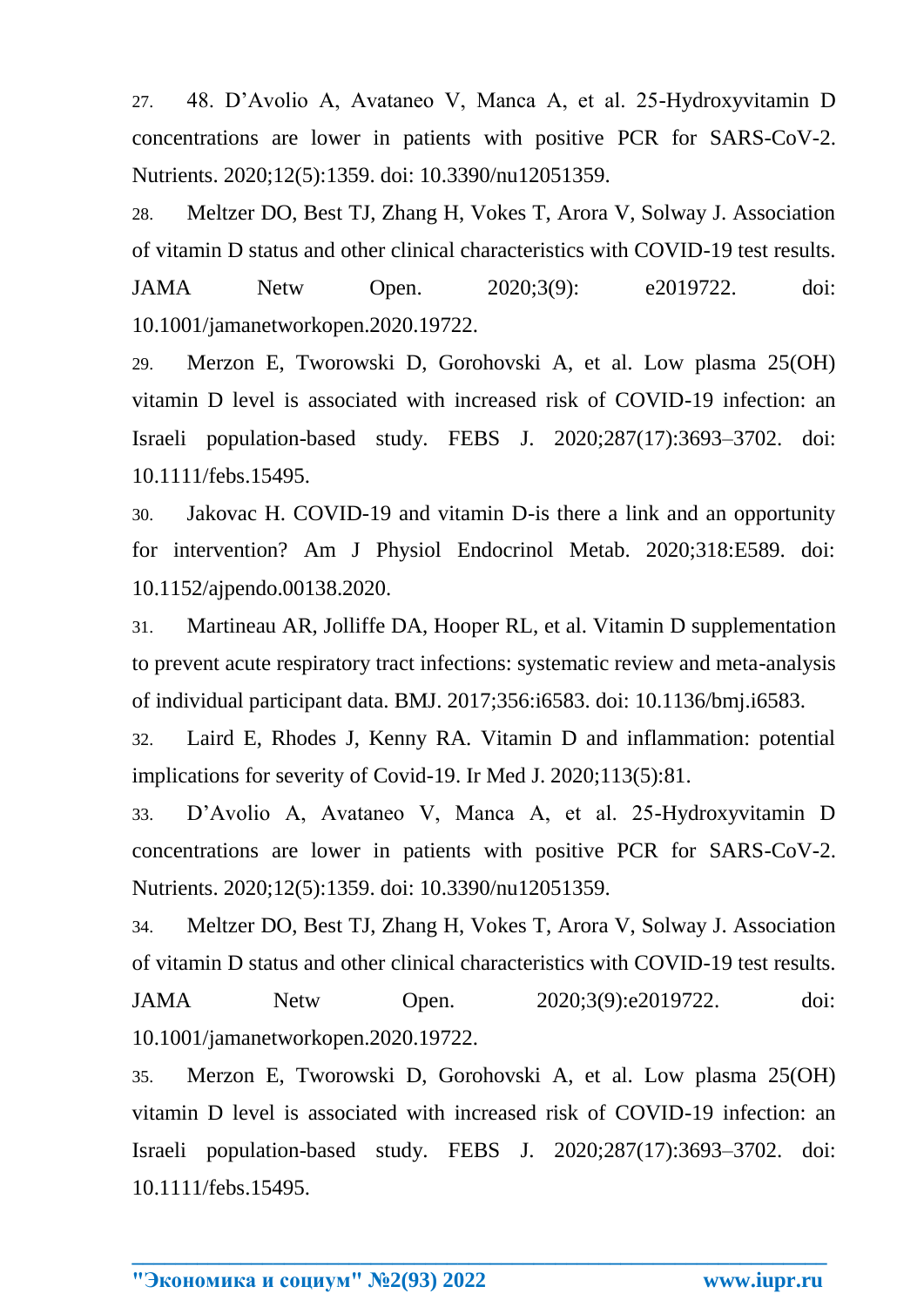36. Entrenas Castillo M, Entrenas Costa LM, Vaquero Barrios JM, et al. Effect of calcifediol treatment and best available therapy versus best available therapy on intensive care unit admission and mortality among patients hospitalized for COVID-19: a pilot randomized clinical study. J Steroid Biochem Mol Biol. 2020;203:105751. doi: 10.1016/j.jsbmb.2020.105751.

37. Rastogi A, Bhansali A, Khare N, et al. Short term, high-dose vitamin D supplementation for COVID-19 disease: a randomised, placebo-controlled, study (SHADE study) Postgrad Med J. 2020. postgradmedj-2020-139065.

38. Ling SF, Broad E, Murphy R, et al. High-dose cholecalciferol booster therapy is associated with a reduced risk of mortality in patients with COVID-19: a cross-sectional multi-centre observational study. Nutrients. 2020;12(12):3799. doi: 10.3390/nu12123799.

39. Carr AC, Maggini S. Vitamin C and immune function. Nutrients. 2017;9(11):1211. doi: 10.3390/nu9111211.

40. Hemilä H, Chalker E. Vitamin C for preventing and treating the common cold. Cochrane Database Syst Rev. 2013;1:CD000980. doi: 10.1002/14651858.CD000980.pub4.

41. Farjana M, Moni A, Sohag AAM, et al. Repositioning vitamin C as a promising option to alleviate complications associated with COVID-19. Infect Chemother. 2020;52(4):461–477. doi: 10.3947/ic.2020.52.4.461. [

42. Hemilä H. Vitamin C and infections. Nutrients. 2017;9(4):E339. doi: 10.3390/nu9040339.

43. Gammoh NZ, Rink L. Zinc in infection and inflammation. Nutrients. 2017;9(6):E624. doi: 10.3390/nu9060624.

44. Singh M, Das RR. Zinc for the common cold. Cochrane Datab Syst Rev. 2011;2:CD001364. doi: 10.1002/14651858.CD001364.pub3.

45. Eby GA, Davis DR, Halcomb WW. Reduction in duration of common colds by zinc gluconate lozenges in a double-blind study. Antimicrob Agents Chemother. 1984;25(1):20–24. doi: 10.1128/AAC.25.1.20.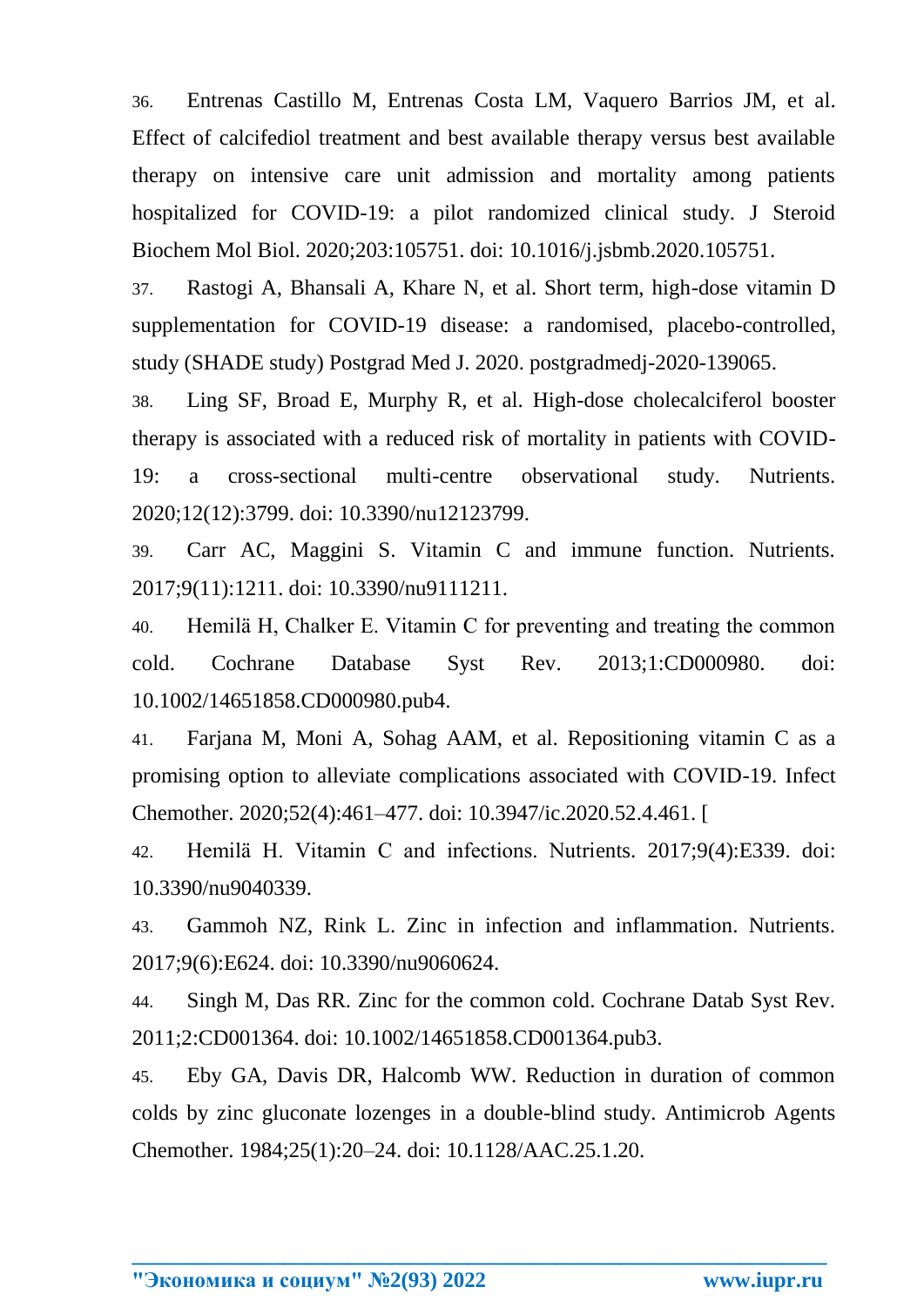46. Hemilä H. Zinc lozenges and the common cold: a meta-analysis comparing zinc acetate and zinc gluconate, and the role of zinc dosage. JRSM Open. 2017;8(5):2054270417694291. doi: 10.1177/2054270417694291.

47. Weismann K, Jakobsen JP, Weismann JE, et al. Zinc gluconate lozenges for common cold: a double-blind clinical trial. Dan Med Bull. 1990;37(3):279– 281.

48. Te Velthuis AJ, van den Worm SH, Sims AC, Baric RS, Snijder EJ, van Hemert MJ. Zn(2+) inhibits corona virus and arterivirus RNA polymerase activity in vitro and zinc ionophores block the replication of these viruses in cell culture. PLoS Pathog. 2010;6(11):e1001176. doi: 10.1371/journal.ppat.1001176. 49. Krenn BM, Gaudernak E, Holzer B, Lanke K, Van Kuppeveld FJ, Seipelt J. Antiviral activity of the zinc ionophores pyrithione and hinokitiol against picornavirus infections. J Virol. 2009;83(1):58–64. doi: 10.1128/JVI.01543-08.

50. Li RJ, Ji WQ, Pang JJ, et al. Alpha-lipoic acid ameliorates oxidative stress by increasing aldehyde dehydrogenase-2 activity in patients with acute coronary syndrome. Tohoku J Exp Med. 2013;229(1):45–51. doi: 10.1620/tjem.229.45.

51. Sardu C, Santulli G, Santamaria M, et al. Effects of alpha lipoic acid on multiple cytokines and biomarkers and recurrence of atrial fibrillation within 1 year of catheter ablation. Am J Cardiol. 2017;119(9):1382–1386. doi: 10.1016/j.amjcard.2017.01.040.

52. Casciato P, Ambrosi N, Caro F, et al. Alpha-lipoic acid reduces postreperfusion syndrome in human liver transplantation – a pilot study. Transpl Int. 2018;31(12):1357–1368. doi: 10.1111/tri.13314.

53. Bacchetti P, Leung JM. Sample size calculations in clinical research. Anesthesiology. 2002;97(4):1028–1029. doi: 10.1097/00000542-200210000- 00050. author reply 1029–1032.

54. Zhong M, Sun A, Xiao T, et al. A randomized, single-blind, group sequential, active-controlled study to evaluate the clinical efficacy and safety of α-Lipoic acid for critically ill patients with coronavirus disease 2019 (COVID-19) medRxiv. 2020 doi: 10.1101/2020.04.15.20066266. 04.15.20066266.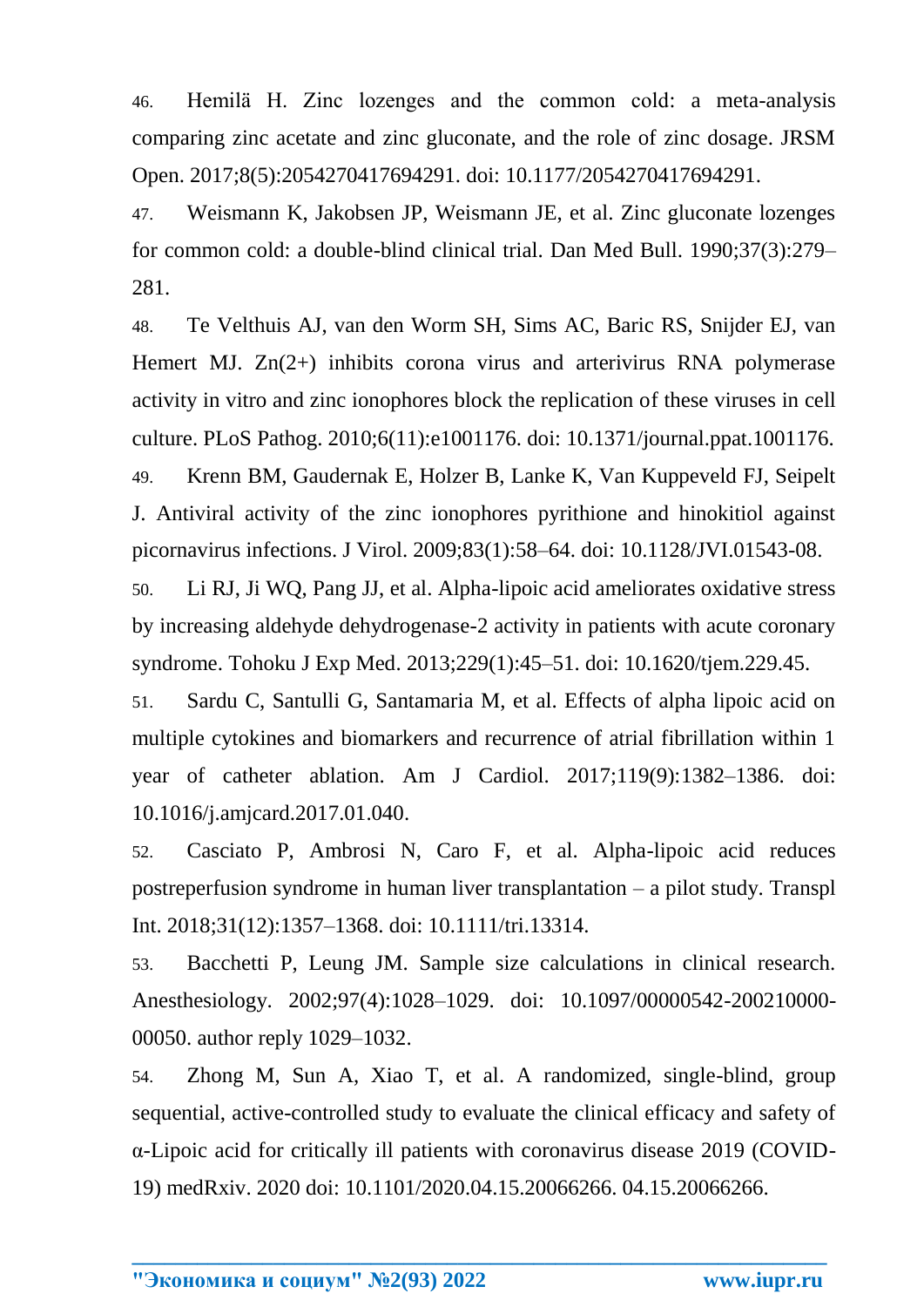55. Ferreira FL, Bota DP, Bross A, Mélot C, Vincent JL. Serial evaluation of the SOFA score to predict outcome in critically ill patients. JAMA. 2001;286(14):1754–1758. doi: 10.1001/jama.286.14.1754.

56. Hill C, Guarner F, Reid G, et al. Expert consensus document. The International Scientific Association for Probiotics and Prebiotics consensus statement on the scope and appropriate use of the term probiotic. Nat Rev Gastroenterol Hepatol. 2014;11:506–514.

57. Sanders ME, Merenstein DJ, Reid G, et al. Probiotics and prebiotics in intestinal health and disease: from biology to the clinic. Nat Rev Gastroenterol Hepatol. 2019;16:605–616.

58. Azad MAK, Sarker M, Li T, et al. Probiotic species in the modulation of gut microbiota: an overview. Biomed Res Int. 2018;2018:9478630.

59. Szabo G, Mandrekar P. A recent perspective on alcohol, immunity, and host defense. Alcohol Clin Exp Res. 2009;33:220–232.

60. Health risks and benefits of alcohol consumption. Alcohol Res Health. 2000;24:5–11. PMID: 11199274

61. Hamishehkar H, Ranjdoost F, Asgharian P, et al. Vitamins, are they safe? Adv Pharm Bull. 2016;6:467–477.

62. Kamangar F, Emadi A. Vitamin and mineral supplements: do we really need them? Int J Prev Med. 2012;3:221–226.

63. Rogovik AL, Vohra S, Goldman RD. Safety considerations and potential interactions of vitamins: should vitamins be considered drugs? Ann Pharmacother. 2010;44:311–324.

64. Institute of Medicine, Subcommittee on Interpretation and Uses of Dietary Reference Intakes. Dietary Reference Intakes: Applications in Dietary Assessment. Washington, DC: National Academies Press; 2000. doi:10.17226/9956

65. National Academies of Sciences Engineering, and Medicine. Guiding Principles for Developing Dietary Reference Intakes Based on Chronic Disease. Washington, DC: The National Academies Press; 2017. doi.org/10.17226/24828